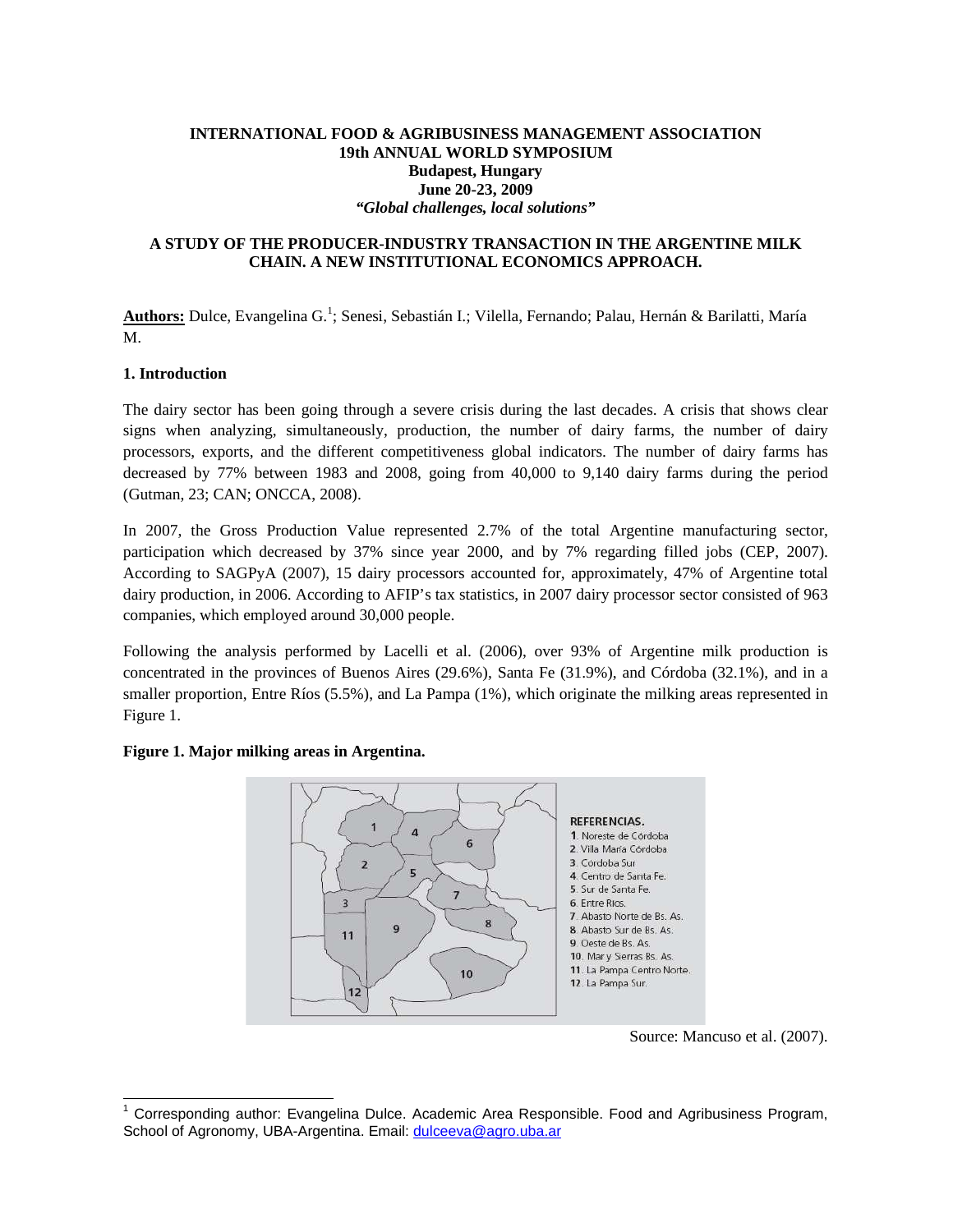In the processing stage, a great concentration is observed, given that 64% of the total dairy production in 2006 was conducted by 20 dairy processors, 15 of which had concentrated 54% of that production the same year (SAGPyA, 2007). The rest of the production is estimated to be absorbed by more than 1,000 small and medium enterprises, very small in scale and also located in the productive areas. Many of these SMEs do business in a great level of informality (in fiscal and sanitary terms), a high rate of rotation (enterprises going bankrupt and opening according to the conditions of demand), lack of quality control and a significant level of tax avoidance. Most of these firms produce soft cheeses (mozzarella), and cause serious distortions in the competitive conditions of markets, as a result of unfair competition (Bisang, 2003; Vilella et al, 2008).

In a national scale, 61% of the dairy plants are within the smaller operative scale, ranging from 5,000 to 20,000 liters per day, and constituting the so-called dairy SMEs. The milk companies that can operate more than 250,000 liters per day only represent 4% of the total (Table 1).

| <b>PROVINCA</b> | 5000 - 20000 | 20000 - 50000 | 50000 - 25000 | >25000  | <b>TOTAL</b> |
|-----------------|--------------|---------------|---------------|---------|--------------|
| Buenos Aires    | 27.8%        | $3.8\%$       | 3.4%          | $1.1\%$ | 36%          |
| Córdoba         | 15.5%        | 6.6%          | 5.7%          | 0.4%    | 28%          |
| Santa Fe        | 10.6         | $6.4\%$       | 7.6%          | 2.1%    | 27%          |
| Entre Ríos      | $5.1\%$      | $0.4\%$       | 0.4%          | 0.2%    | $6\%$        |
| La Pampa        | 2.1%         | 0.6%          | 0.0%          | 0.0%    | $3\%$        |
| <b>TOTAL</b>    | 61%          | $18\%$        | 17%           | 4%      | $100\%$      |

**Table N°1. Plant distribution per province according to their capacity to receive daily milk (l/day)** 

Source: Mancuso et al. (2007)

The Argentine dairy complex has historically been characterized by recurrent economic cycles associated to upturns and downturns in domestic demand, and to the presence of international markets distorted by subsidies and protectionist policies, not only in destination countries but also in Argentina (Vilella et al, 2008). These cycles –present in different macroeconomic contexts– have manifested in consecutive excesses and deficits of dairy supply, which had an asymmetrical impact on the agents, where the adjustments affect, most of the times, primary producers. This behavior has been on the basis of frequent intersectoral conflicts (Gutman, 2003).

The major product of our export portfolio has been powdered milk (74% of 2002 dairy exports, 81% in 2003, 61% in 2006, and 56% in 2008). In 2008, dairy exports reached 280,374 tons and a value of USD 1,068 billion. This represented a 33% volume decrease compared to 2006 –a record year regarding dairy exports– and a 34% value increase, due to international rising prices that could not be profitable on account of state intervention policies of exports restrictions.

The chain is characterized by lack of transparency, asymmetrical information, and an evolution of prices and margins that represent one of the most complex problems concerning sectoral coordination and decisionmaking of Argentine dairy policy. This triggers recurring conflicts among agents, which worsen during periods of crisis, and shows the conflicting perceptions of each of the parts.

Amid the complexity of this scenario, which jeopardize the growth of a sector with high comparative advantages –and that is not able to convert them into sustainable competitive advantages– it is fundamental to study the farmer-processor transaction with the main object of achieving a competitive outline that allows an appropriate adaptation to the sectoral constant disruptions.

## **2. Objectives**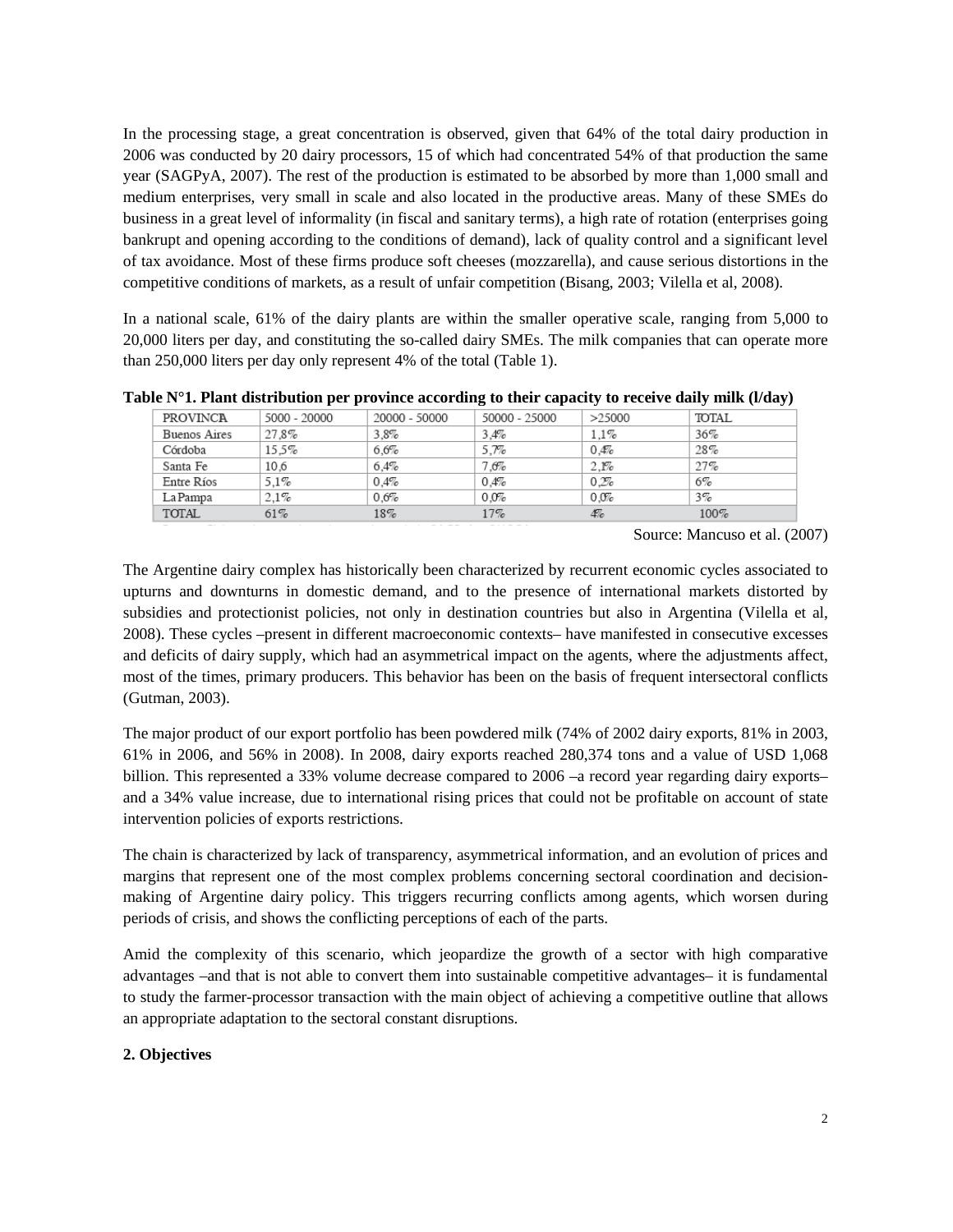The main purpose of this paper is to study the farmer-processor transaction in the Argentine bovine dairy chain, in order to identify trading conflicts during the transaction, and therefore find alternatives concerning contractual solutions that contribute to enhance genuine competitiveness of the sector.

# **3. Procedures**

# *3.1 Methodology*

The study is structured in to levels of analysis: a macro analysis (sectoral statistics and institutional environment) and a micro analysis (governance structures). Both analyses are based on secondary information sources (web pages, SAGPyA, CIL, journals) and primary sources (semi-structured interviews with farmers, processors and chambers' representatives). Given the interviews with key sectoral agents, the main conflict points between production links and industry links were broached. The evolution of subsidies, compensation, export duties, and restrictions to dairy exports during the 2005-2008 period were also studied.

There was an exploratory stage during research, as we intended to develop, clarify and/or modify concepts and ideas with the aim of outlining more precise problems or plausible future hypothesis. Thus, the research was based upon qualitative matters and practical applications (Gil, 1994).

# *3.2 Theoretical Framework*

The theoretical framework was set following the competitive systemic environment analysis according to the coasian paradigm, concerning transaction costs and companies as contracts networks; North's (1990) view of the relevance of institutional changes in historical development processes, in property rights economics (Demzsetz, 1967), the theory of the firm and transaction costs (Williamson, 1985); and the theory of agency (Arrow, 1963, 1968; Jensen & Meckling, 1976).

Arrow (1969) defines the transaction costs as the economy-running costs. Analyzing the economic system from the contract theory's point of view, transaction costs can been thought of as contractual costs, the costs of negotiating, outlining, executing and rescinding contracts. According to transaction costs economics (TCE), **transaction** is the basic unit of analysis, and **governance** is an effort to create order in order to attenuate the conflict and achieve mutual profits. Attention is focused on the contract ex-post stage.

The main dimensions, with the purpose of describing transactions, are: the **frequency** of recurrences, the degree and kind of **uncertainty** to which they are subject (as well at the organizational level as the institutional level), and the **assets specificity**. Even if all of them are important, many of the refutable implications of transaction costs economics critically approach the latter. Considering transaction as the unit of analysis, in view of the transactions' attributes –assets specificity, frequency and uncertainty– we can identify and outline the governance structures alternatives –market, contract, firm– that are more commonly designed and chosen in each chain interface in order to settle transaction. Williamson defines governance structure as the institutional matrix in which is determined the integrity of the transaction. In the framework of New Institutional Economics, the institutional settlement among economic agents determines the way all of them cooperate or compete with one another.

From the view of property rights economics, North (1990) points out that transactions are rights' exchanges and that their cost is intimately related to the validity of the legal system and to the institutional environment that guarantees its validity. The author remarks that the better the legal measures are, the fewer the transaction costs will be.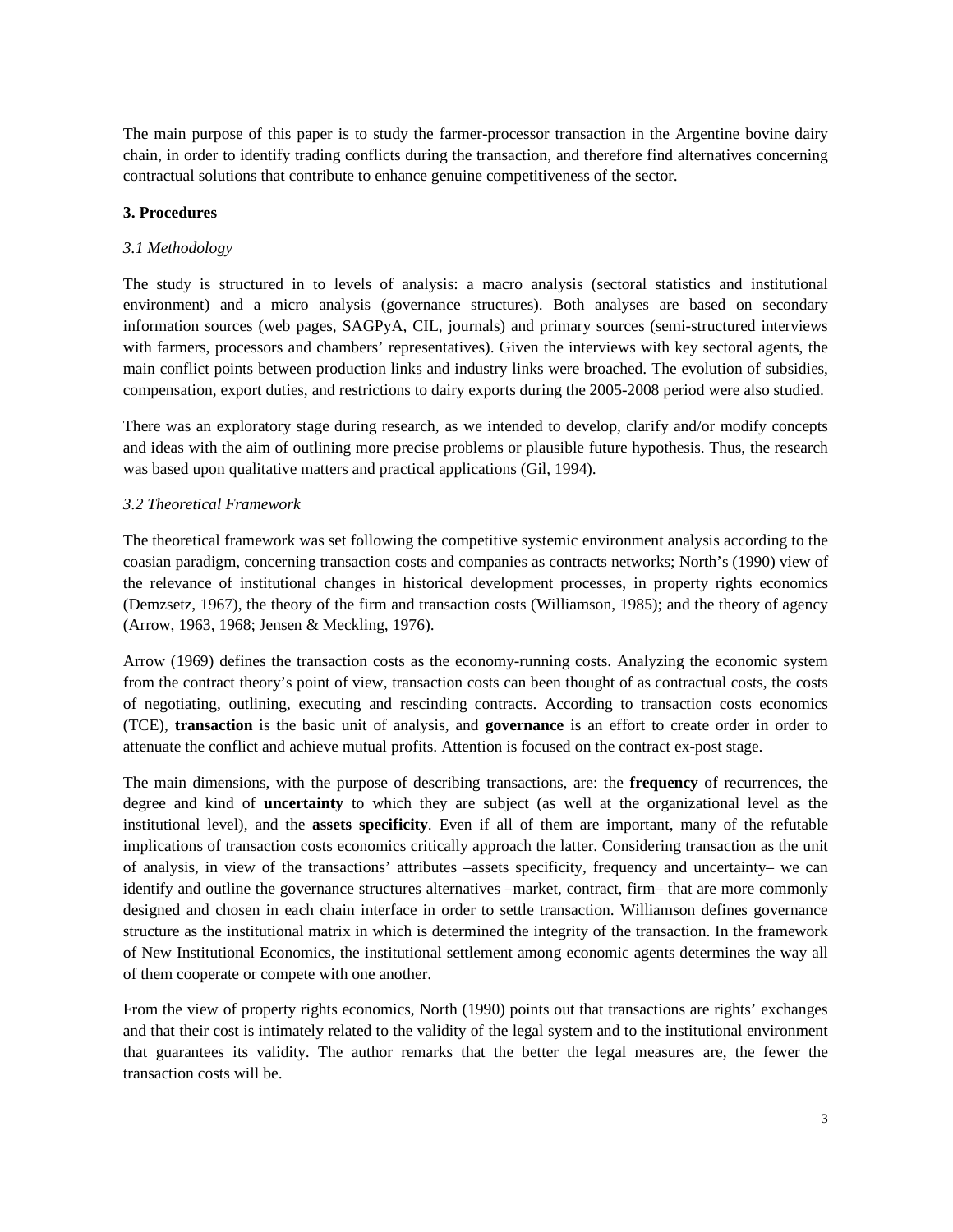#### *3.3 Changes in Agribusiness*

Besides the consumers and final consumption markets' pressures, among the main factors that contribute to changes in agriculture there are the rising competence between participant global markets, economies of scale (production and distribution), risk reduction and buyers and suppliers management strategies, strategic positioning and market control strategies on the individual company's part.

These changes in the food and agriculture markets have introduced diverse forms of vertical integration and vertical alliances that dominate, more and more, the agribusiness chain. The necessity to gain higher coordination can also be due to the failure of traditional agricultural markets (spot) to confront the new scenario. Usually, bulk commodities flow from commodities markets to food processing plants that, at the same time, sell standardized goods for consumers. But there are agricultural products that are not within the commodities categories (i.e. milk, cheeses, fruit, premium wines), given their specificity level –due to the perishability of goods and needed investments for production–, the spot market is not the most accurate method to govern transaction. The rising necessity of vertical coordination and supply chain management leads to the formation of a potential new role of contract agriculture as a means of linking small farmers with high value markets, after market deregulation in developing countries.

Zylbersztajn (1996) points out that transactions at this level are hard to specify, since the specificities of the assets involved vary according to the technical features of the final product. In this regard, it indicates that at least two kinds of products must be considered: commodities and specialties. Usually, the industry based on commodities buy seeks its buyers in the market, coordination via price. Nevertheless, and taking into account that the dairy sector has a higher asset specificity level –even though it is a commodity–, it presents singularities that result from its perishable nature, which increases the asset specificity (weather risks, localization risk, impossibility to stock, idiosyncratic investments, etc.). In this sense, the coordination via market generates great transaction costs, even more when prices are not known during the latter.

## **4. Argentine dairy SAG**

## 4.1 Sectoral Statistics

#### *4.1.1 Evolution of dairy production and context in which it takes place*

Since the 90s, Argentina has been undergoing important changes that impact on price relations: an economic scheme of "Convertibility", based upon the correlation "1 peso, 1 dollar" and with a relative improvement concerning the dairy price in relation to the main inputs needed to produce it, in particular, the grain of corn.

The sustained increase in production during the 90s can be explained, on the one hand, by the sustained domestic demand growth until 1995 –which caused an increase with no precedents in Argentine dairy imports– and, on the other hand, by the dairy exports between 1995 and 1999, in particular to Brazil (Gutman, 2003. See Figure 2). This encouraged significant investments in the sector, producing a considerable growth in dairy production (72%) in merely ten years (the 90's). It is worth mentioning the technological innovation and its connection to the intensification of production systems: changes in management practices (more intensification and food improvement), further utilization of artificial insemination with improved genetics, increase in the number of dairy farms with tank milk coolers, betterment of sanitary conditions of herds, etc. All of them have been high-specificity level investments for the activity.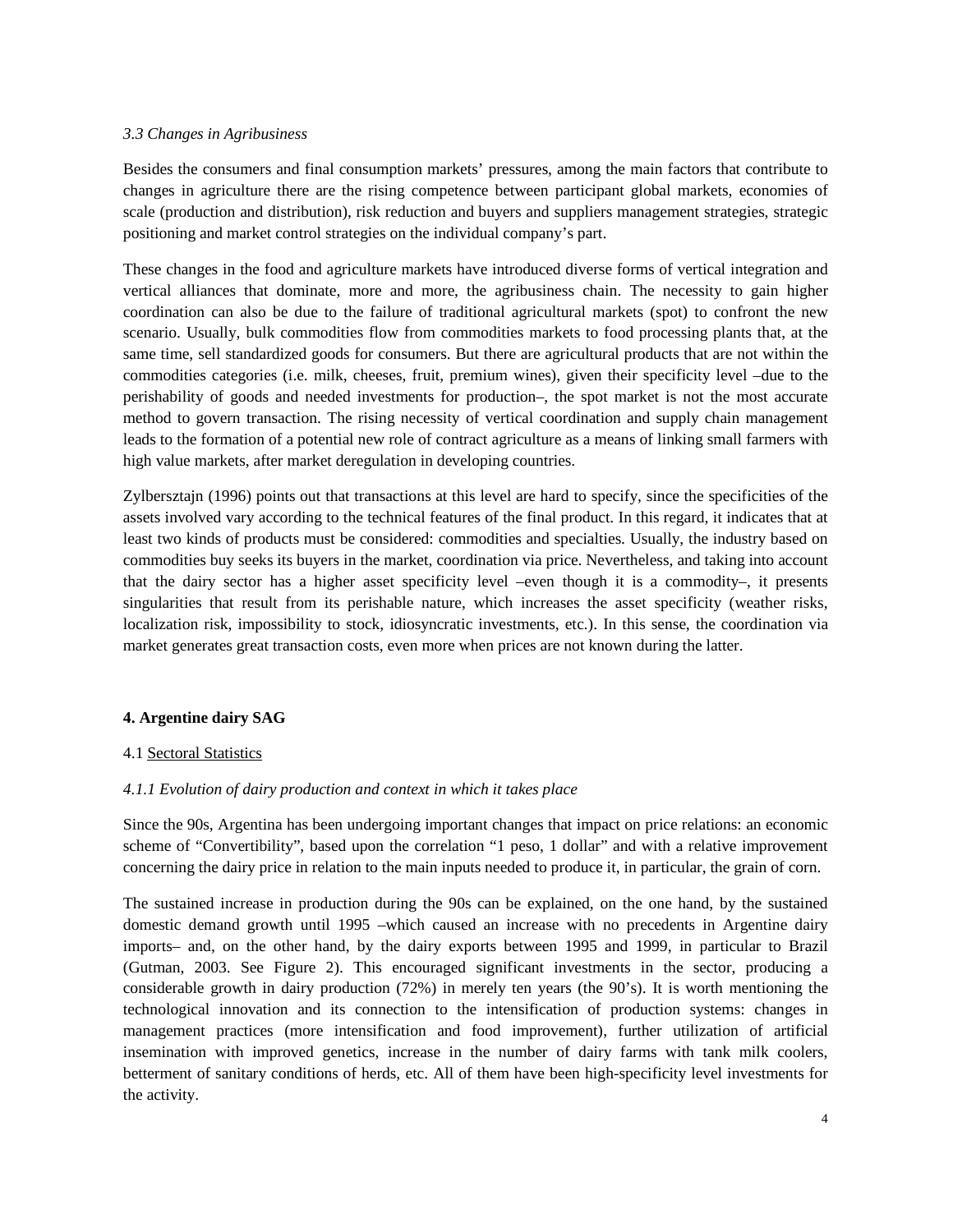In 1999, a 10,329 million liters-per-year record production is reached, in the context of a slow growth in the number of dairy farm cattle (2.2 millions) and a considerable decrease in the number of dairy farms (around 22,000 dairy farms). During the decade, exports to Brazil accounted for 65-70% of dairy selling foreign currencies (Mancuso et al, 2008), revealing Brazil's dependence on Argentine exports (see Figure 2).



**Figure 2. Evolution of dairy production and main facts with sectoral impact** 

References: 1) Brazilian Crisis; 2) Dairy Sector Crisis; 3) Dairy Export Duty (5%); 4) International Prices Recovery; 5) Strong State Intervention. Source: Design based on SAGPyA data, 2008.

The dairy industry has also made an important investment during the above mentioned period, fundamentally in milk drying plants, aiming at the dairy exports increase, being Brazil the principal destination. However, **the devaluation of the Brazilian currency in 1999** reduced exports and affected domestic market prices, impacting negatively on prices for local farmers. This event, in addition to **adverse climatic conditions** in much part of the milking areas, generated a sectoral crisis with no precedent, a crisis that reached its greatest extent at the beginning of 2002, when the abandon of the currency convertibility in Argentina took place (see Figure 2).

The **Argentine peso devaluation at the beginning of 2002**, along with international low prices by the end of the same year, induced a fall of dairy dollar prices paid to farmers, which explained the **dramatic decline in dairy production till 2003**. The drastic fall of prices recreated the cyclic behavior of Argentine dairy industry during the previous decades, intensified by the major depression that experienced the domestic consumption in our country. There were also significant delays concerning payments in the country's principal industries and many provincial companies made them by means of bonds of restricted circulation within the market (Mancuso et al, 2008). At the same time, the agriculture experienced a continued expansion boosted by the attractive economic margins, resulting from changes in technology and from favorable price relations. These facts encouraged an increase in land leasing, taking into account that 43% of dairy activity develops in rented lands (AACREA, 2008).

The production fall reverted in the middle of 2003, supported by the increase in domestic consumption and a jump in dairy goods exports to other destinations, the enhancement of the price relation between raw milk and concentrates, whilst the dairy industry profitability becomes more competitive with respect to agriculture.

The floods during 2007, as well as the dramatic drought in 2008, had a negative impact on the production volume (see Figure 2). Similarly, from 2007, the national inflationary scenario, the increment in main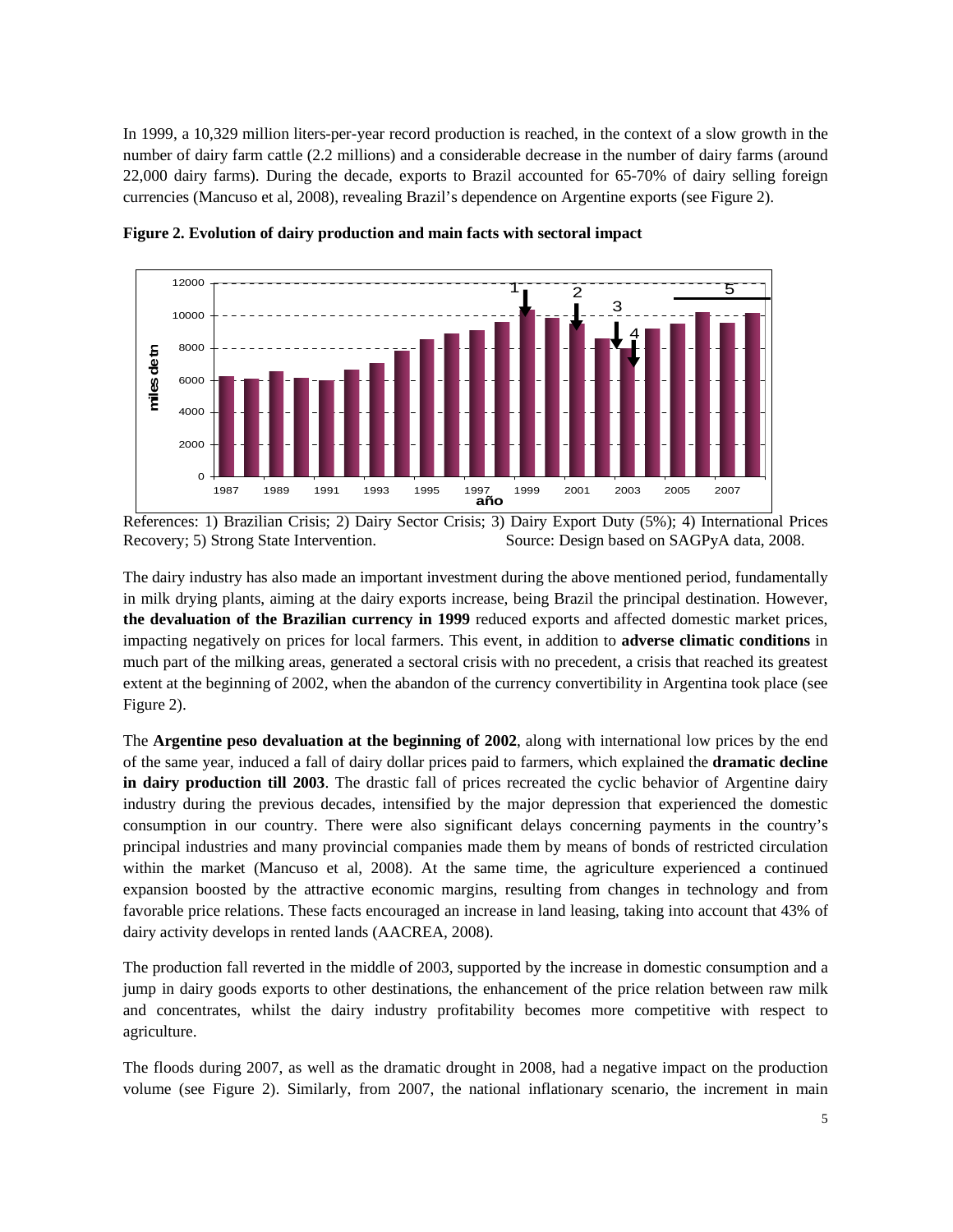production inputs, and the above mentioned increase in land leasing prices have contributed to the exclusion of many agents, where there has been a significant closure of dairy farms, since many were the cases in which production costs exceeded dairy prices paid to the farmers (AACREA, 2008; key agents, 2008).

#### *4.1.2 Evolution of prices paid to farmers*

When analyzing the evolution of prices paid to farmers (domestic market) during the latest decades, we observe that, since the beginning of 2002, the increase in nominal terms has distanced from the real undergone increase (Figure 3).



**Figure 3. Evolution of dairy prices paid to farmers in real and nominal terms** 

Source: Design based on SAGPyA data, 2008.

At the same time, the increase in prices paid to farmers did not accompany the price increments of the main inputs such as fertilizers, herbicides, farm work or leasing costs, which increased in a larger proportion (AACREA, 2008).

Regarding consumer prices, its distribution is asymmetrical and so the increments in gondola prices are not reproduced in the prices paid to farmers. Based on available data, we analyzed the percentage increase of sachet milk, *por salut* cheese, and the prices paid to farmers, in different periods. The analyzed periods were 2002-2007, 2002-2009, and on the basis of the mentioned periods we estimated the percentage increase for the 2007-2009 period. Results are shown in Figure 4.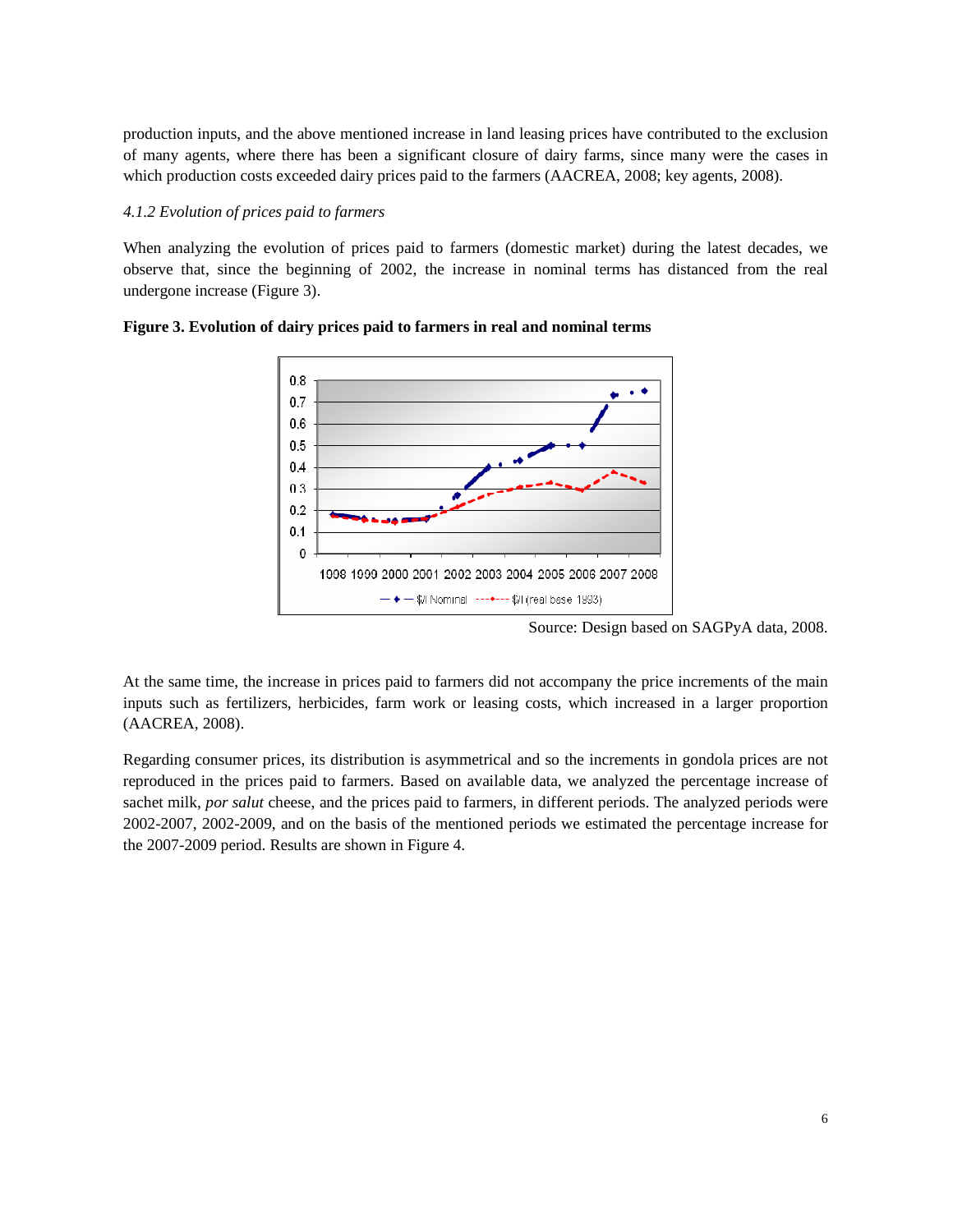**Figure 4. Percentage increase in consumer prices of sachet milk and** *por salut* **cheese vs. dairy prices paid to farmers (nominal \$/l and \$/kg)** 



Source: Design based on  $ADELCO<sup>2</sup>$  and  $SAGPyA$  data, and on interviews to key agents (2009)

The figure illustrates the asymmetry in the consumer prices distribution throughout the chain. Likewise it is manifest the stagnation of the price paid to farmers –in nominal terms– which has been decreasing in real terms (Figure 2).

Comparative studies among Latin American countries have shown that Argentine dairy prices (American dollars per liter of milk) were considerably lower compared to Uruguay, Brazil and Chile, with a higher Big Mac<sup>3</sup> (estimation of the purchasing power of the dairy farmer in terms of milk liters needed to purchase a Big Mac) index, compared to the same countries (Infortambo, 2008).

The above mentioned facts highlight the cycles of Argentine dairy industry, which cannot be detached from the international background or the macroeconomic national context. There is a common denominator among these cycles: the tense relation between farms' and milk processing plants' agents, tension that intensifies during periods of crisis. In this regard, it is important to be familiar with the institutional environment in which the agents are involved.

# 4.2 Institutional environment

When analyzing the institutional environment –the rules of the game– in which the Argentine SAG dairy industry takes place, the lack of development-promoting sectoral policies, as well as the different state intervention tools in the industry (Table 2), have contributed to deepen the crisis and encouraged confrontations between chain agents. State intervention policies arose, mainly, with the purpose of curbing the dairy product prices for consumers, blaming raw material prices for the increase of prices at supermarket. Considering the previous analysis, it is evident that controls should not aim at the farmer prices but the asymmetry in price distribution is rather within other agent or agents.

## **Table N°2. Evolution of Argentine dairy industry state intervention policies**

| 2002 – Great economic crisis in Argentina.       | First implementation of export taxes: 5% for cheeses |
|--------------------------------------------------|------------------------------------------------------|
|                                                  | and 10% for powdered milk                            |
| July 25, $2005 - \text{MEyP } 406/05$ resolution | 20% increase in export rights for powdered milk and  |

l  $2$  Adelco has been following, in the supermarkets, 22 leading brands' products for over 15 years.

<sup>&</sup>lt;sup>3</sup> BIG MAC index: useful tool to compare certain goods purchasing power in different countries.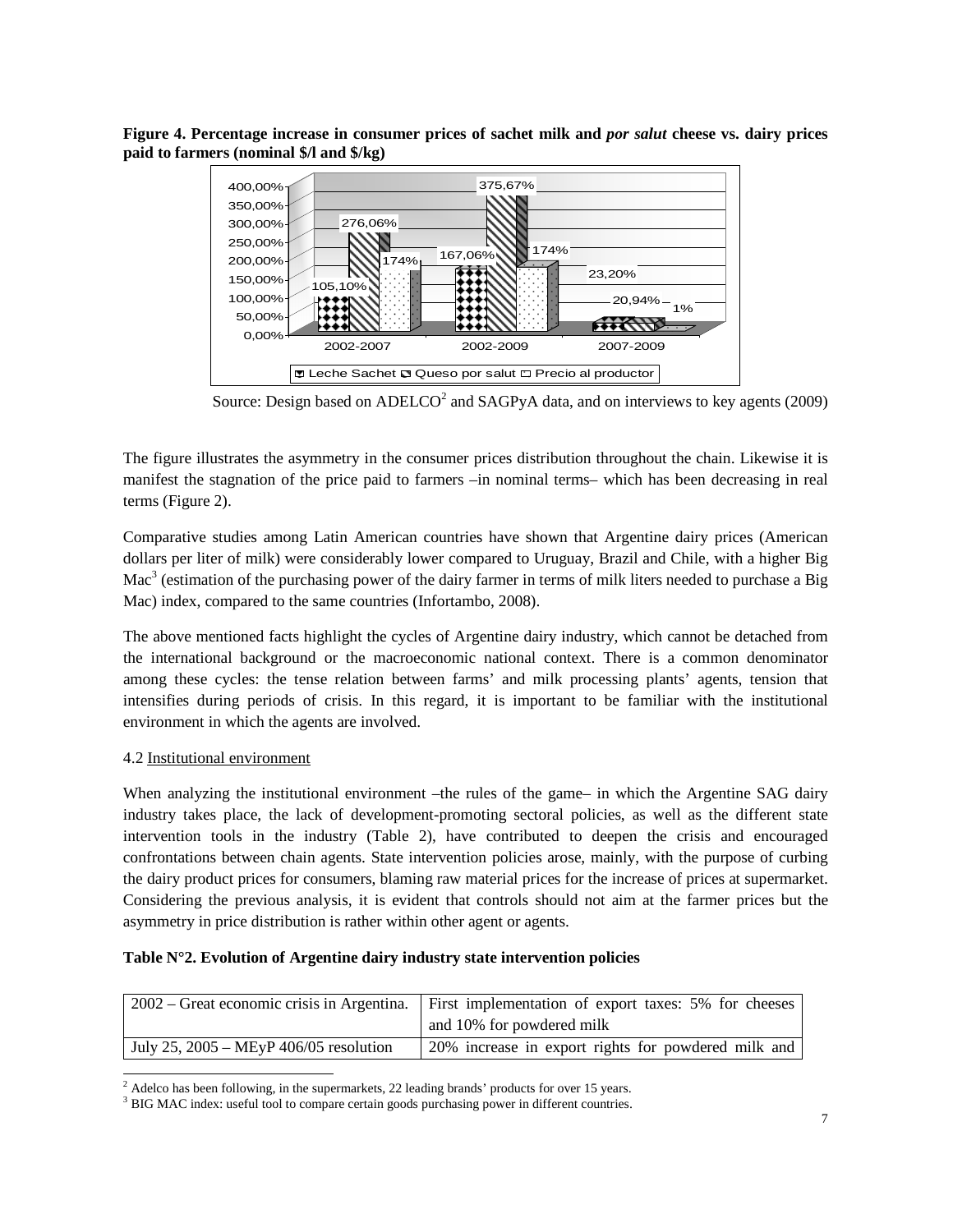|                                  | dairy and 10% for cheeses export rights               |
|----------------------------------|-------------------------------------------------------|
| November 11, 2005 – MeyP 616/05  | Suppression of export refunds raging from 3.4% for    |
|                                  | powdered milk to 6% for some cheeses                  |
| August 25, 2006 - MEyP 672/06    | New reduction for export rights: 5% for cheeses and   |
|                                  | 10% for powdered milk                                 |
| February 12, 2007 - MEyP 61/2007 | 2.100 USD/tn maximum price (price cut) for whole milk |
|                                  | powdered external retail                              |
| December 31, 2007 - MEyP 370/07  | Price cut increased to 2,650.0 USD/tn                 |
| August 2008                      | Price cut increased to 2770 USD/tn                    |
| July 21, 2008                    | Price cut increased to 3116 USD/tn                    |

Source: Design based on Ministry of economy data

The lack of a national dairy industry policy compels the agents to make decisions according to the analysis of their own case, without global background reference nor state support (by means of tax, trade, sanitary, and science and technology innovative policies) for their competitive development. Amid this scenario, the state proposes pseudo-solutions such as economic compensations (subsidies) for farmers and processors, distributed asymmetrically and with no positive impact on the whole sector but only on certain agents. In 2007, the total of compensations was ARS 79,924,560; 77% of which was distributed among processors, while the remaining 23% was assigned to farmers (ONCCA, 2008).

Argentina lacks a long-term plan for the industry, wrong policies end up encouraging confrontation between agents, concerning price control and based on erroneous diagnostics.

## **5. Governance structures between product and process**

There is a great intensity of transaction attributes in **assets specificity**, **frequency** and **uncertainty**. Between farmers and dairy processing plants there is a high frequency of transactions (daily milk deliveries, usually to the same dairy processing plant); this is principally due to the regional character of production (mentioned in the Introduction) and the absence of competing dairy processing plant in the area. There is a context of high uncertainty on the part of the farmers, as they do not know the prices to be paid, or payment terms, or volume, or quality. Also, the assets involved are highly specified, in particular those derivatives that result from the perishable nature of milk, as well as the localization and technological incorporation (genetics, infrastructure, machinery, among others).

In this level, there are transactions developed under the **market** governance, with companies **operating within the informal market**. Interviewed agents stated that informality could reach around 35-40% of raw milk commerce. **An advantage for farmers is that these firms pay cash upon delivery**. However, the frequency of the transaction remains uncertain given that it depends on the volume of raw milk supply, leading to uncertainty regarding the stability of this trade channel, in addition to the risks of operating outside the law.

Other governance forms present in farmer-processor plant interface are the vertical integration dairy farmprocessor, and the hybrid methods (contracts) –in every case, informal–.

There are basically two scenarios: the oversupply scenario, with low demand o maximum prices, and the undersupply scenario, with high demand. In the oversupply scenario there is a price bid towards a drop of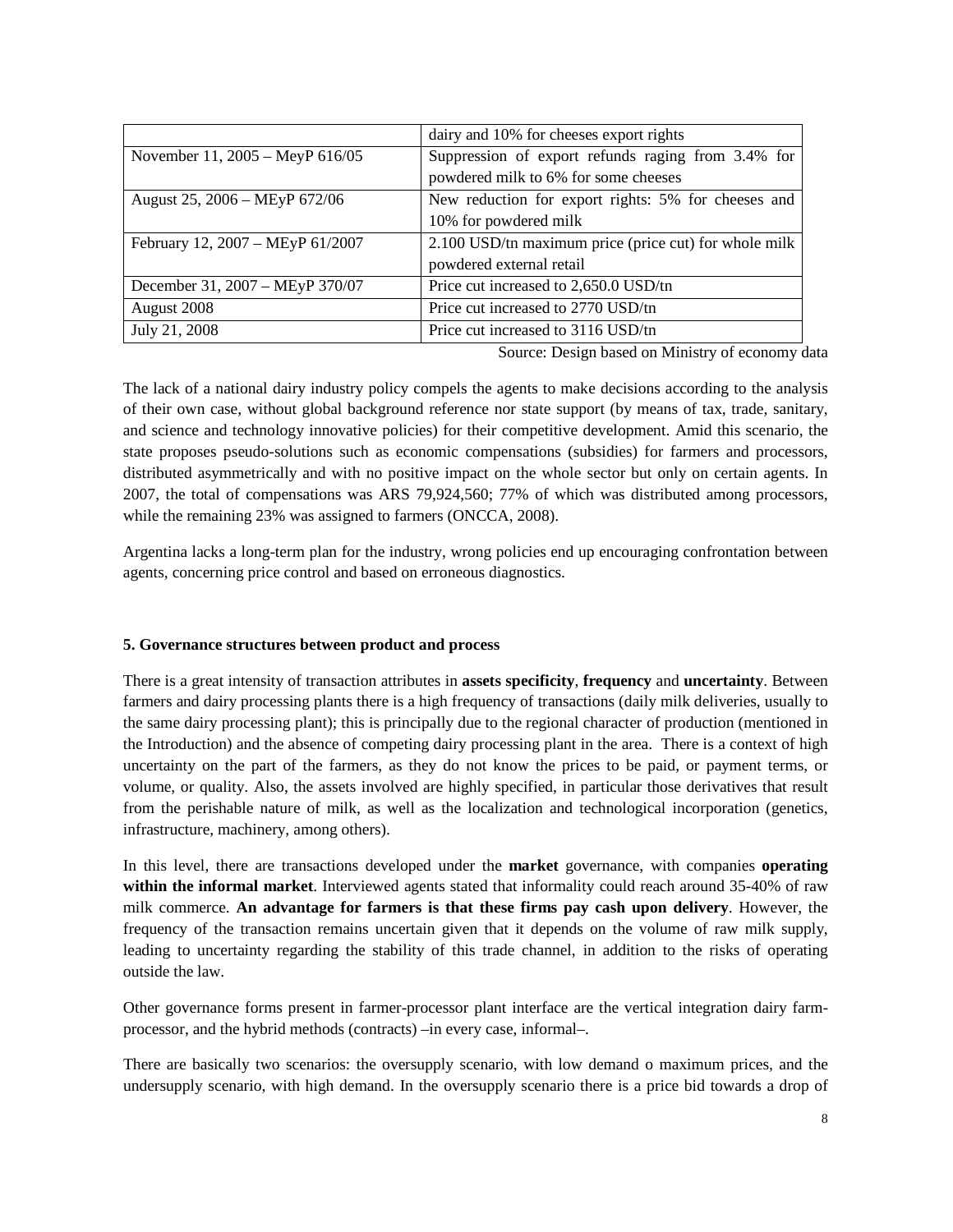raw milk prices, which represents an opportunity for companies to **stock up at low costs**, in particular from those **suppliers with less negotiation power**. These could be the farmers that delivered the greatest volumes to the processors. Such a situation is shown with a **restricted export market**: the large processing companies become raw-milk price settlers, and with a high power to negotiate, they obtain it at low costs in terms of international prices.

As a consequence, processors lower the prices they pay to farmers because of this surplus production, and are able to destine part of that profit to encourage smaller suppliers in view of keeping them in their commercial scheme. A habitual strategy that processors adopt to incorporate new farmers consists in an "**attraction price**" higher than the market one, which works as an incentive to farmers' migration and, therefore, their breaking contracts with previous buyers. Nonetheless, in the medium-term, the price differential decreases, reaching the processors buying average price. There are also cases in which processors keeps a high percentage (that can range from 12 to 20%) from the farmers that decide to migrate to another company.<sup>4</sup>

Diverse aspects concerning **quality operate as adjustment mechanisms**, but this could lead to **opportunistic** behaviors as the processors themselves conduct quality controls, without general consent regarding reliable organizations and laboratories that can test quality and compare it to the processors' testing.

In the undersupply scenario, the **"contract" prices are below market ones**. **Bigger suppliers obtain better prices** than smaller ones, due to the fact that processors need to guarantee themselves raw materials. Processors employ the "attraction price" strategy as a means to stock up on raw milk, and so the dairy farms break contracts by migrating to other companies.

The **informal market** is an alternative to production channels in undersupply scenarios, as prices are beyond the market ones, as a result of **unfair competition**.

According to the transaction attributes mentioned above, Zylbersztajn (1996) and Szabo (2005) state that the market is not the best governance structure to choose in order to settle the transaction when there are high specificity levels. When there is a shortage of raw materials, processors are likely to carry out the informal contracts, with regard to paying overprices or payment terms. However, within the dairy industry SAG –in particular, in the farmer-processor transaction–, different governance structure coexist, being the informal contracts most frequent governance at this transaction level, and commonly encountering conflicts that come from contract breakages concerning prices, payment terms and setting quality.

Like Zylbersztajn (1996), other authors –Williamson (2000), Arruñada (1998), Meard (2002)– remark on the importance of coordinating via contracts when transaction costs rise; such is the case of milk, its perishable nature, and the necessary assets for its production. During negotiation processes among agents, there are manifest informal contracting mechanisms, with a high degree of contract breakage, due to the informality of the contract, as it was mentioned above.

In the same way, Bisang (2008) states that the industry has been handling contractual systems based on verbal or implicit agreements, causing, on the one side, payment issues and random interpretations during periods of crisis and, on the other side, constant relation changes (farmers that seek to change the dairy processing plant and obscure loyalty systems). In a market where there is raw material surplus, transaction tends to be settled via prices, but when there are raw material limitations, it is preferred to guarantee its

 $\overline{a}$ 

<sup>4</sup> García Maritano, Personal Communication.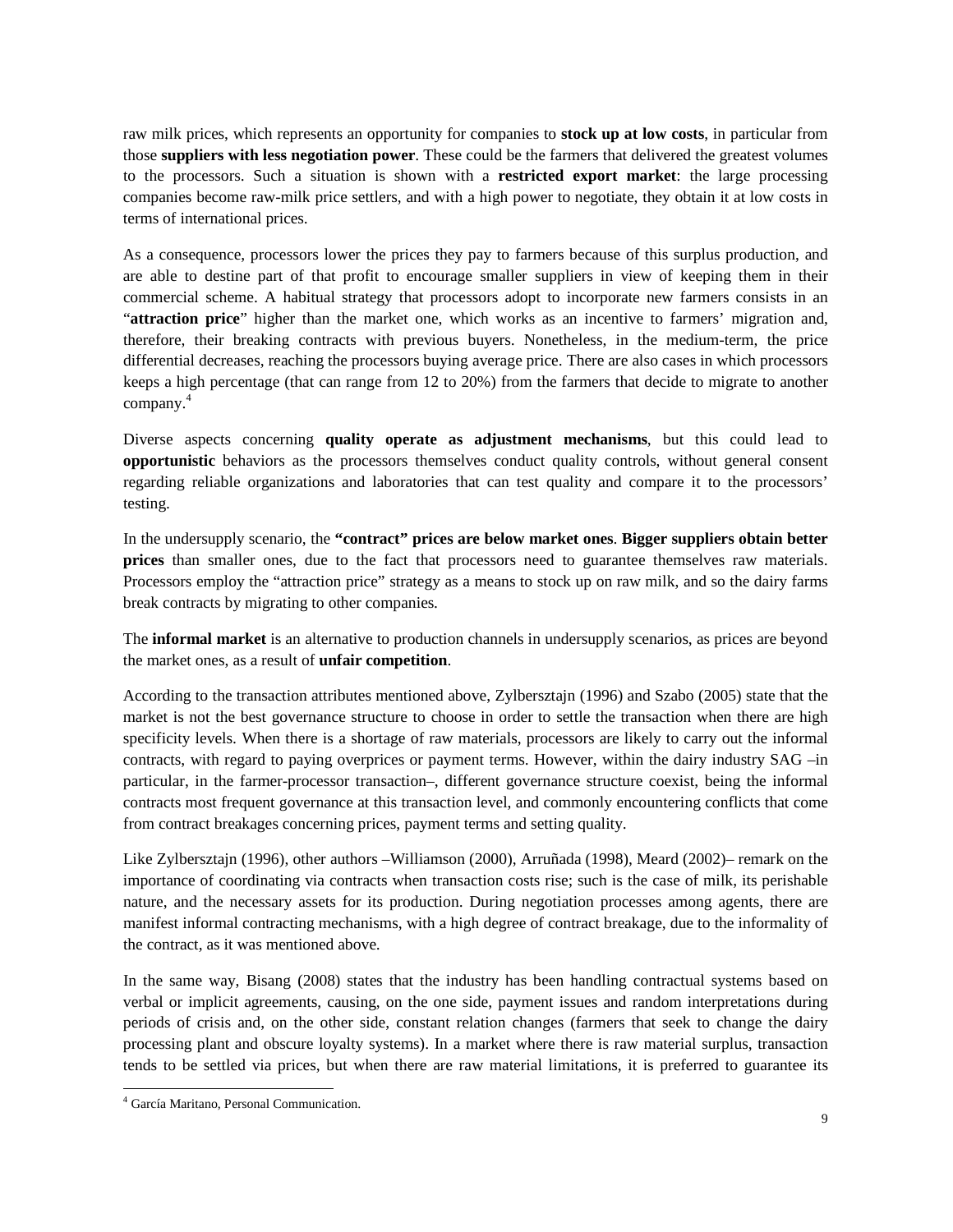supply via contracts, yet the contracts are informal and do not specify payment terms nor bonuses or quality penalties, and contractual breakage occur with great frequency.

The consulted farmers refer to the act of selling milk as "milk delivery" as it is not usual to pre-set prices or cashing guarantees. According to them, "the milk retail" becomes a non-guaranteed credit that, along with the one of every "sender", represents the higher percentage of the dairy processor plant monthly invoice, with the advantage of being fragmented atop "seller" farmers that turn into "milk senders", given the lack of cashing guarantees.<sup>5</sup> It is worth mentioning the regional character of processing and farming, which eliminates any margin for delivering milk to alternative destinations.

With regards to prices and margins –one of the most complex issues concerning sectoral coordination and decision making in the Argentine dairy industry policy– we must keep in mind that many studies point out that demand price elasticity increases as the product goes throughout the commercialization channel. Besides, Questa et al. (2005) indicate that, in the dairy case, one of the reasons why demand elasticity grows, as the product goes throughout the commercialization channel, is the increasing number of product substitutes available for demand, which demonstrates that there is almost no chance of substituting milk as raw material, and so the elasticity of demand is zero or highly reduced. Nevertheless, there is a methodological restriction in the classical economics point of view, as many factors remain *ceteris paribus* when analyzing results (at an institutional and organizational level) and are not considered for the economic equation, which leads to a diagnostic that does not take into account the highlighted regional character of the industry, that the production is organized in milking areas and there are asymmetrical, incomplete and flawed information issues. Thus, the classic economics analysis is seriously limited and so it does not contribute to solving the conflict.

Therefore, there is a synergic combination between the lack of transparency in prices settlement, a highlyperishable product, and dairy over and undersupply cycles. The situation deepens in n inflationary context in which delays in payment terms damages the farmer's conditions, operating in a background of increasing producing costs. There is no transparency in the price settlement, there are no prices of reference, and the processors inform of the prices to be paid 30 or more days after milk was delivered.

Gutman et al. (2003) pointed out that the problem of incomplete information, or lack of transparency, as the driving force behind the conflict between agents. The lack of reliable, available, homogeneous, compatible and accessible information is a critical point in the dairy industry complex, which hampers the study and analysis of the industry, its development, the agents in each link of the chain, the pinpointing of difficulties and potentialities, and regional analysis. It also restricts the decision making between agents. Private institutions and public organizations are responsible for outlining, generating, implementing and systematizing information –in an articulated and coordinated way– and guaranteeing access to every agents throughout the chain, and the society in general.

#### **6. Farmer-processor transaction improvement alternatives**

With the purpose of reducing risks and improving farmers' negotiation power, various farmers have developed alternative business plans: the milk pools. Those are horizontal coordinations whose objective is to generate scale economies in dairy supplying, and to diversify clients in order to reduce risks by selling to different dairy processing plants. Nevertheless, that is not the current predominant model.

 $\overline{a}$ 

<sup>5</sup> Dairy industry consultants (farmers). Personal communication.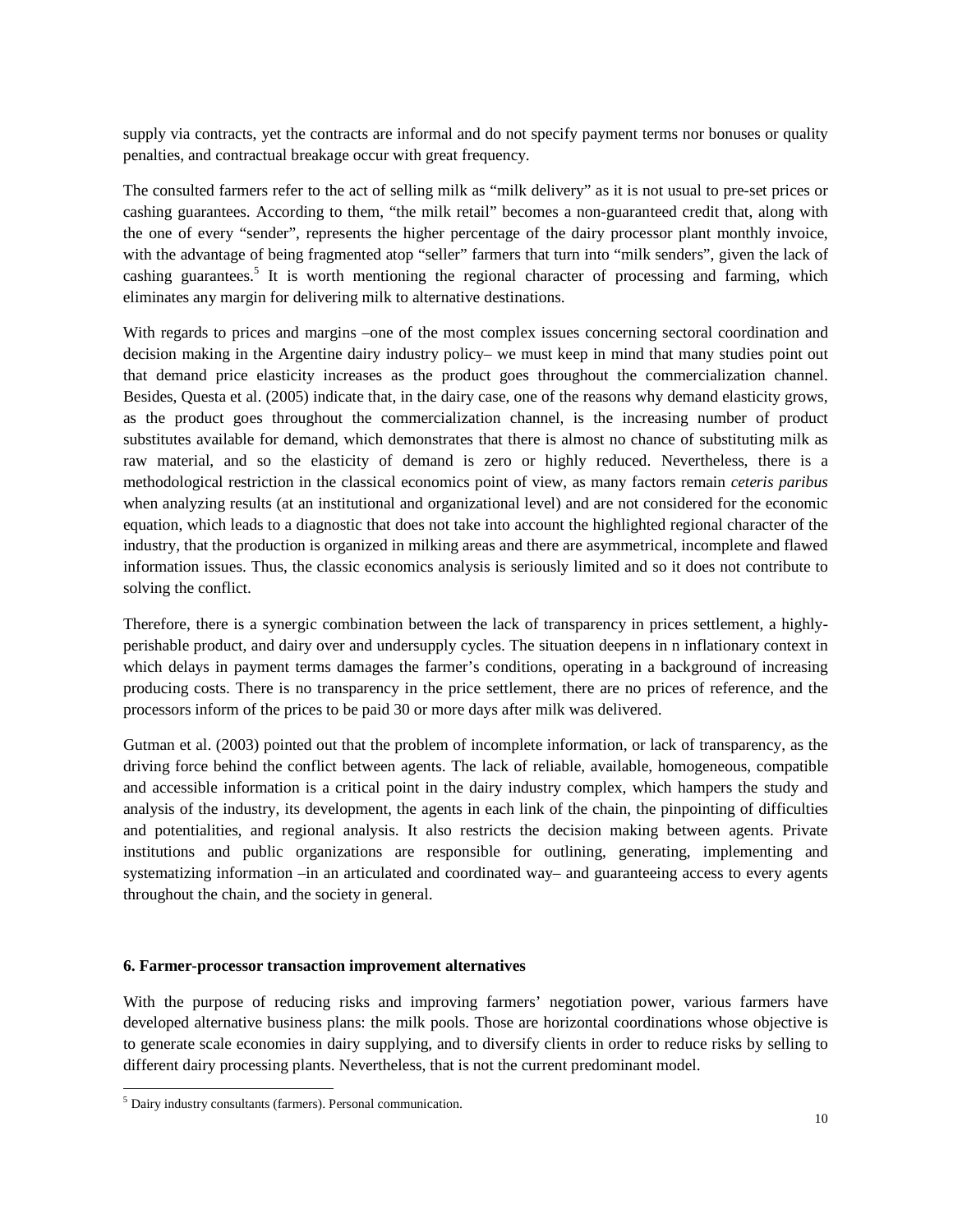The conflicts between farmers and processors are not an exception as they have also occurred, to a greater or lesser intent, in other countries of relevance for the dairy industry. Texeira & Bellini (2002) refer to the EMBRAPA Grado de Leite de Brasil case, in their sought of responses to the dairy farmers and processors' conflict interests in Brazil. They propose, as a solution alternative, outlining formal contracts to settle quality, price, annual delivery regularity, payment term, shipment. Likewise, Araujo (1999) remarks the need to establish transparent and solid farming-processing relations.

In Spain (La Tierra, 2008) the contract type of cattle dairy supply –approved by the Ministry of Environment and Rural and Marine Environment– was implemented as a solution alternative to the historical conflict between agents. Even if there are differences between contexts and realities of the dairy industry in different countries, the contractual solution alternative represents an effective tool to reconcile the conflict interests, compelling the parts to assume responsibility and encouraging transparency and, consequently, uncertainty in business.

Outlining and implementing a system in which the primary producer/processor prices are defined and settled between parts in the framework of formal contracts of supply which include product definition, quality criteria, financial aspects, among other features –all of which embody the formalization of the relation between agents– may be the pathway to contributing to the improvement of sectoral competitiveness.

#### **7. Conclusions**

The severe crisis that the Argentine bovine dairy industry is facing has triggered the desertion of many producers. These facts were reflected in the decreasing number of dairy farms and production, and in the deterioration in the relation between the agents involved in the transaction: farmers and processors. The lack of transparency in the Argentine dairy chain and the product's perishable nature, among other specific assets with low or nil alternative usage outside the industry, generate tension between the agents and low negotiation power for producers that cannot stock up a perishable product and encounter uncertain prices and payment terms. All of this is framed in a context of informal agreements between agents and an institutional environment with low legal security and fluctuating rules of the game.

Amid this scenario, the viable alternative is not coordination via price but rather coordination via contract, in particular, formal contracts. As long as there are not visible improvements in the institutional environment quality, with policies that allow sustainable competitive advantages, they do not select the appropriate governance structure to solve the transaction, and they do not keep to the agreements, it will be very difficult to improve Argentine bovine dairy industry's scenario.

The conflict settlement encounters problems probably connected to erroneous diagnostics followed by inaccurate strategies that lead the national dairy industry to a marked backwardness. The recurrent intra and inter-annual cycles of prices and production create an environment of uncertainty and distrust between agents in the Argentine dairy chain, which restrains volume and quality growth potential. There is a major asymmetry in the distribution of product prices throughout the chain, in the middle of an inflationary and increasing-production-costs scenario, framed by the lack of clear rules.

There is no precedent in facing the problems of the Argentine dairy industry from the New Institutional Economics approach, considered of main importance, as this is the suitable theoretical approach that covers the institutional, organizational and technological environments, explaining the problem without isolating it from the context in which it occurs.